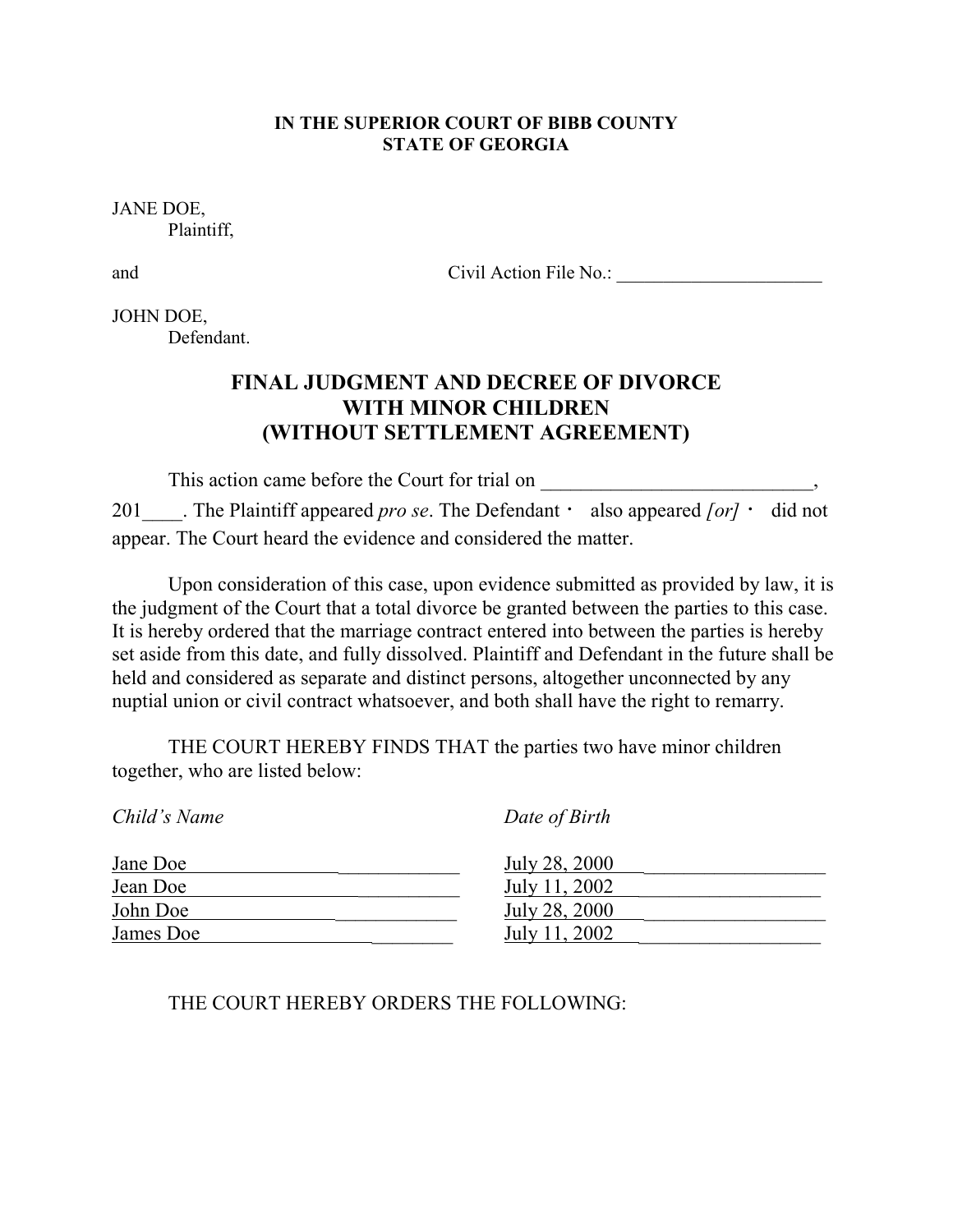## 1. **CUSTODY**

 $\Box$  (a) The shall have sole temporary and permanent custody of the children, until further order of the Court.

 $\Box$  (b) The Plaintiff equals to the shall have physical custody of the children, and the parties shall have joint legal custody of them. The parties shall consult each other and try to reach a joint decision on all major issues concerning the children's education, health care and religious upbringing. However, if the parties are not able to reach a joint decision concerning one of these major issues, the \_ Plaintiff\_\_\_\_\_\_\_shall make the final decision on the issue.

#### 2. **VISITATION**

 $\Box$  (a) The Defendant behind behind the shall have the right of reasonable visitation with the minor children, at any time by mutual consent of the parties, provided that the beginning and ending times of the visitation have been put into writing and signed by both parties. Unless otherwise agreed by the parties in writing, the drop-off and pick-up for visitation shall be 13<sup>6</sup> Lake Valley Road, Macon Georgia 21210 The visiting parent shall notify the other parent at least 24 hours in advance of any scheduled visitation if he/she does not intend to exercise that visitation opportunity. The parent shall arrive to pick up the children for visitation within minutes of the scheduled time, or shall lose that visitation opportunity.

 If the parties cannot agree on specific visitation, the visiting parent shall have the right to visitation according to the schedule attached to this Temporary Order as "Exhibit A."

 $\Box$  (b) The Defendant shall have visitation with the minor children as follows:

1<sup>st</sup> and 3<sup>rd</sup> Friday of each month from 6PM Friday to 6PM Sunday plus every other Wednesday beginning at 6PM and to be returned to school the following Thursday or to Plaintiff residence if it is during a school holiday\_\_\_\_\_\_\_\_\_\_\_\_\_\_\_\_\_\_\_\_\_\_\_\_\_\_\_\_\_\_\_\_\_\_\_\_\_\_\_\_\_\_\_\_\_\_\_\_\_\_\_\_\_\_\_\_\_\_\_\_\_\_\_\_\_\_\_\_\_\_\_\_

\_\_\_\_\_\_\_\_\_\_\_\_\_\_\_\_\_\_\_\_\_\_\_\_\_\_\_\_\_\_\_\_\_\_\_\_\_\_\_\_\_\_\_\_\_\_\_\_\_\_\_\_\_\_\_\_\_\_\_\_\_\_\_\_\_\_\_\_\_\_\_\_\_\_\_\_\_\_ \_\_\_\_\_\_\_\_\_\_\_\_\_\_\_\_\_\_\_\_\_\_\_\_\_\_\_\_\_\_\_\_\_\_\_\_\_\_\_\_\_\_\_\_\_\_\_\_\_\_\_\_\_\_\_\_\_\_\_\_\_\_\_\_\_\_\_\_\_\_\_\_\_\_\_\_\_\_ \_\_\_\_\_\_\_\_\_\_\_\_\_\_\_\_\_\_\_\_\_\_\_\_\_\_\_\_\_\_\_\_\_\_\_\_\_\_\_\_\_\_\_\_\_\_\_\_\_\_\_\_\_\_\_\_\_\_\_\_\_\_\_\_\_\_\_\_\_\_\_\_\_\_\_\_\_\_  $\_$  , and the contribution of the contribution of  $\mathcal{L}_1$  , and  $\mathcal{L}_2$  , and  $\mathcal{L}_3$  , and  $\mathcal{L}_4$  , and  $\mathcal{L}_5$ 

 $\Box$  (c) No visitation is ordered at this time.

### 3. **OTHER PARENTAL RIGHTS**

 $\Box$  (a) None of the parental rights listed below in (b) through (d) is ordered at this time.

 $\Box$  (b) Addresses and Telephone Numbers – The parties shall provide each other with their current home address and telephone number, as well as a telephone number to call in case of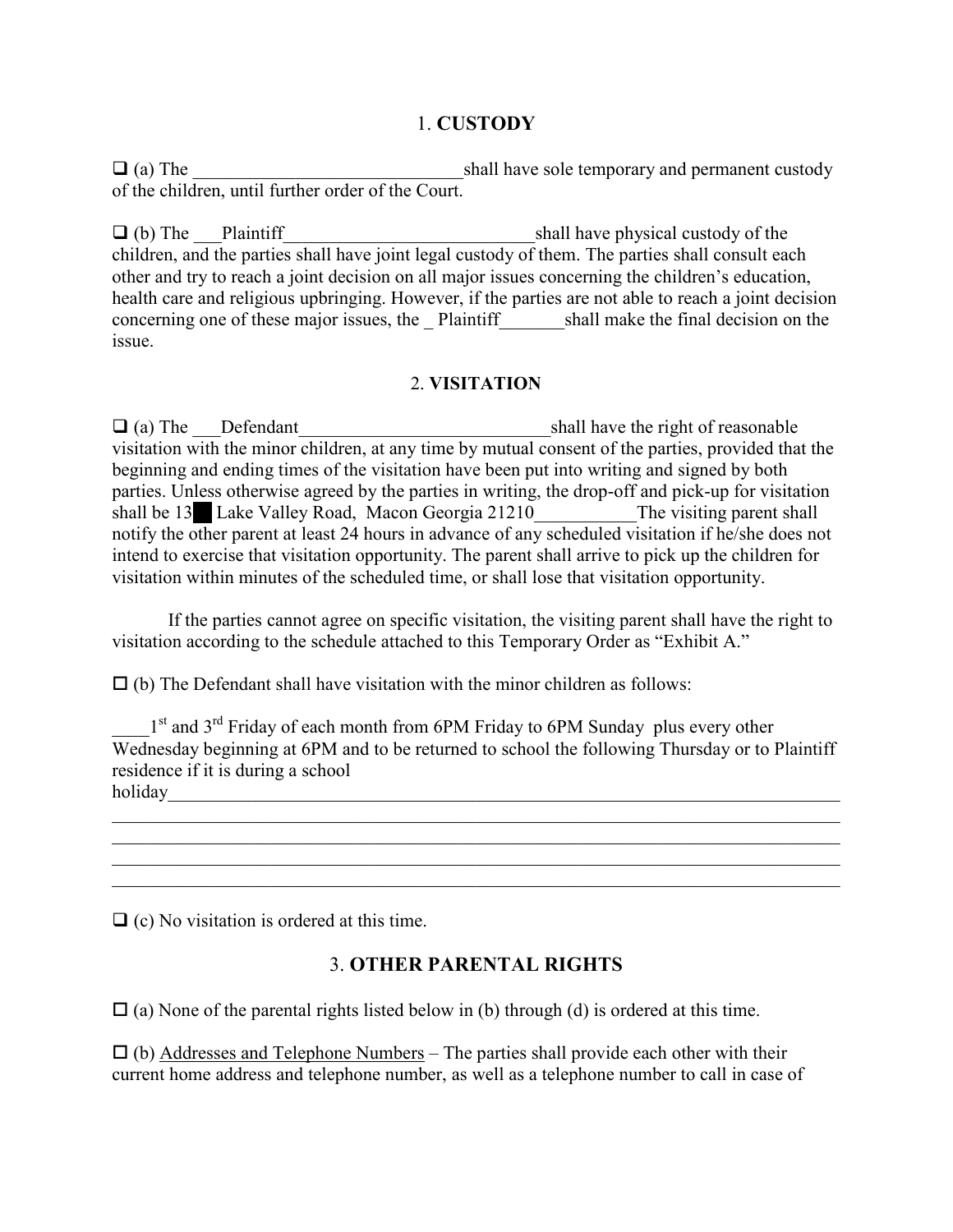emergency. They shall also notify each other of any change in the address or telephone numbers, at least 30 days prior to the change.

 $\Box$  (c) Telephone Communication – Neither party shall do anything to interfere with the children communicating with the other party. Each party shall have the right to call and talk to the children when they are in the care of the other party, up to one time each day, between the hours of a.m. and p.m. Calls shall be made at the expense of the calling parent.

 $\Box$  (d) School Information – Both parties shall have equal access to the school records of the children, and both shall have the right to be provided information by the school concerning their children's progress in school.

 $\Box$  (e) Health Information – Each party shall be entitled to complete, detailed information from any physician, dentist, or other health care provider attending any of the children. Each party shall notify the other of the children's major illness and medical treatments.

# 4. **CHILD SUPPORT**

 $\Box$  (a) This issue is not addressed in this Final Judgment, either because the Court lacks personal jurisdiction over the Defendant, or because the parties have not asked the Court to decide the issue of child support.

- (b) Application of Child Support Guidelines – The statutory requirements of O.C.G.A. § 19-6- 15 have been applied in reaching the amount of child support provided under the Final Order in this action. The specifics are as follows:

- (1) Gross Income The Father's gross monthly income (before taxes) is  $\$ ; the Mother's gross monthly income (before taxes) is \$
- (2) Children The number of children for whom support is being provided under this order is 2. Their names and dates of birth are as follows: Sierra whose date of birth is July 28, 2000; and Jazmin Amanda Rose, whose date of birth is July 11, 2002.
- (3) Attachments The Child Support Worksheet and Schedules are attached hereto, along with any other applicable schedules.
- (4) Child Support Amount The Plaintiff shall pay to the Defendant for the support of the minor children in the sum of \_Five Hundred Eighty

 $\_$  . The contribution of the contribution of  $\mathcal{L}_\mathcal{L}$ dollars (\$580  $\qquad \qquad$ ) per month, beginning on July 1, 2015\_\_\_\_\_\_\_\_\_\_\_\_\_\_\_\_\_\_\_\_\_, 201<sup>-</sup>, and continued with a payment of Five Hundred Eighty Dollars (\$580  $\qquad$ ) on the first (1<sup>st</sup>) day of each and every month thereafter until the minor children reach the age of majority, become self-supporting,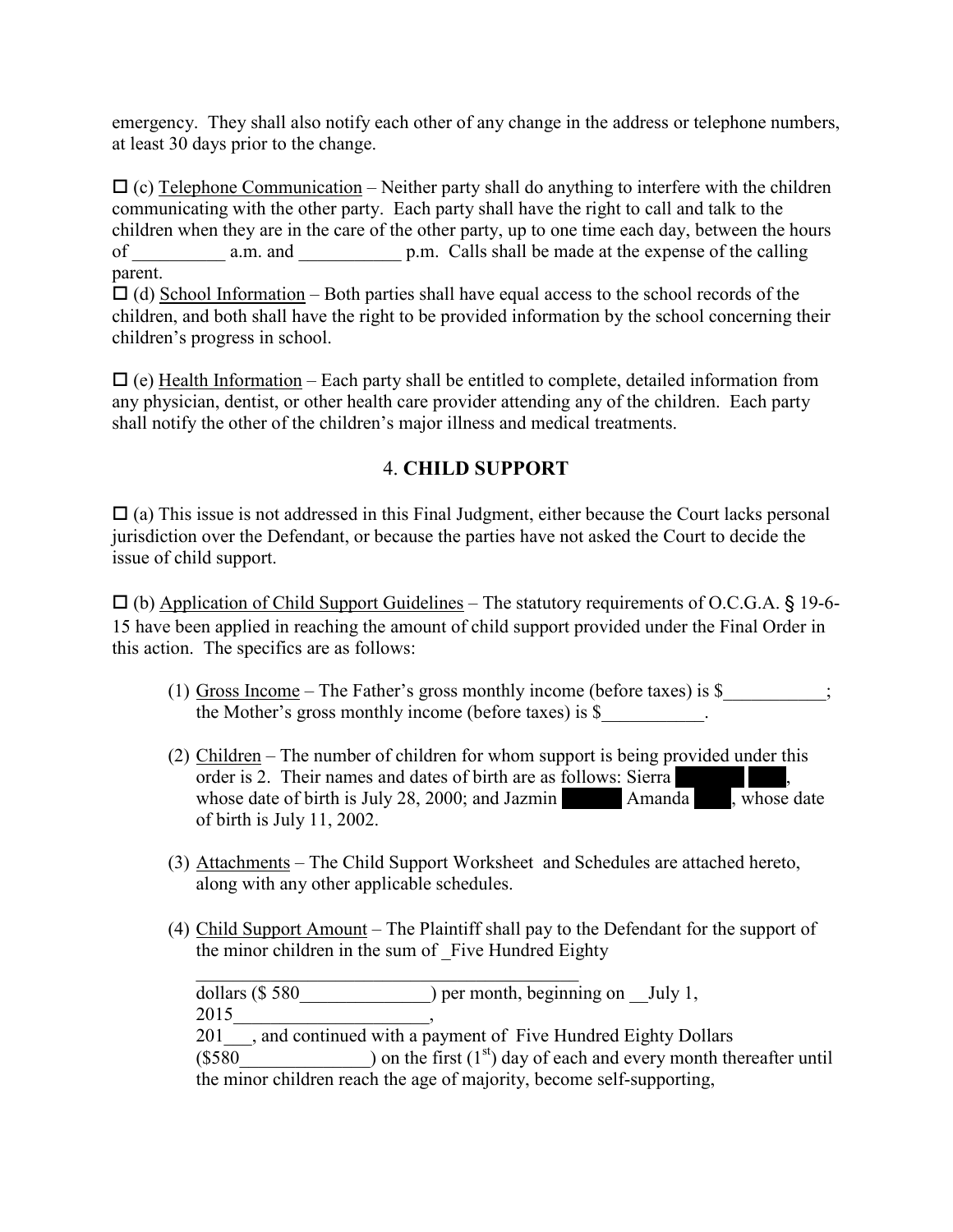Marry, die, no longer reside with the Defendant, or are otherwise emancipated, whichever of these events shall first occur. PROVIDE HOWEVER, that if at the time the parties' children reach eighteen (18) years of age, s/he has not graduated from high school and is then enrolled full time in high school and progressing toward graduation in the normal course, then such child support shall continue until such time as said children graduate from high school, are no longer enrolled full time and progressing normally, or attain the age of twenty (20) years, whichever first occurs.

- (5) Deviation from Presumptive Amount
	- $\boxtimes$  (a) No Deviation It has been determined that none of the deviations allowed under O.C.G.A. § 19-6-15 applies in this case, as shown by the attached Schedule E. The amount of support in Paragraph 3 above is the Presumptive Amount of child support shown in the attached Child Support Worksheet.
	- $\Box$  (b) <u>Deviation</u> It has been determined that one or more of the Deviations allowed under O.C.G.A. § 19-6-15 applies in this case, as shown by the attached Schedule E. The Presumptive Amount of Child Support that would have been required under O.C.G.A. § 19-6-15, if the deviations had not been applied, is \$\_\_\_\_\_\_\_\_\_\_\_\_\_\_\_\_\_\_\_ per month, as shown on the attached Child Support Worksheet. The attached Schedule E explains the reasons for the deviation, how the application of the guidelines would be unjust or inappropriate considering the relative ability of each parent to provide support, and how the best interest of the children who are subject to this child support determination is served by deviation from the Presumptive Amount of Child Support.

#### (6) Health, Dental, & Vision Insurance for Children

 $\Box$  (a) Insurance Available – The following insurance for the children involved in this action is available at a reasonable cost to the

through that parent's employer or the PeachCare Program:

 $\Box$  Health (medical, mental health, and hospitalization)  $\Box$  Dental  $\Box$  Vision So long as it is available to that parent, the  $\Box$ 

 shall maintain the types of insurance checked above for the benefit of the minor children, until each child reaches the age of eighteen (18), dies, marries, or otherwise becomes emancipated; except that if a child becomes eighteen years old while enrolled in and attending secondary school on a full-time basis, then the insurance shall be continued for the child until the child has graduated from secondary school or reaches twenty (20) years of age, whichever occurs first.

(1) The parent who maintains the insurance shall provide the other parent with an insurance identification card or such other acceptable proof of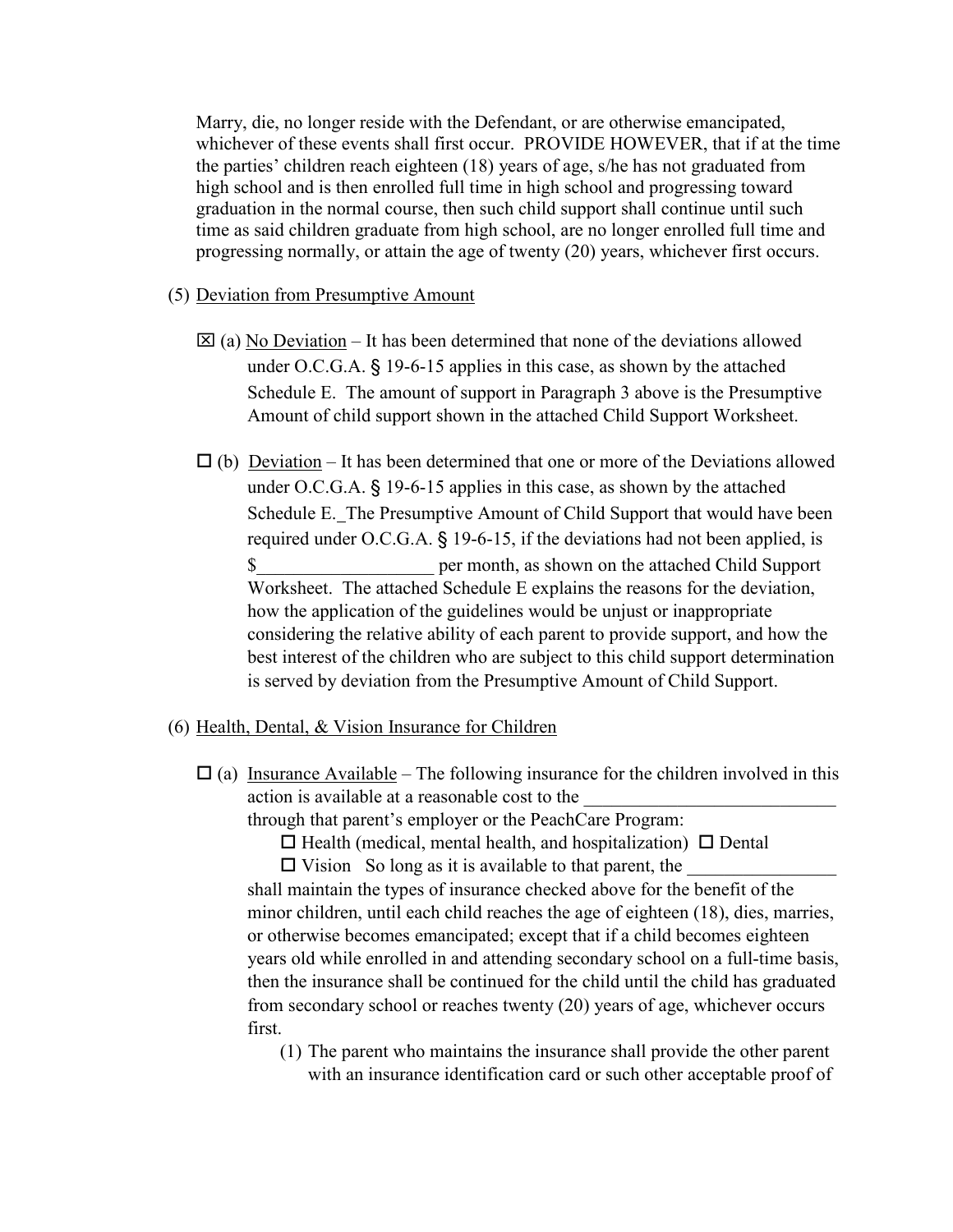insurance coverage and shall cooperate with the other parent in submitting claims under the policy.

- (2) All money received by one of the parties for claims processed under the insurance policy shall be paid within five (5) days after the party receives the money, to the other party (if that other party paid the applicable health care service provider) or to the applicable health care provider (if the provider has not been paid by one of the parties).
- $\Box$  (b) Insurance Not Available Insurance (other than Medicaid) is not available at this time to either party at a reasonable cost. If health insurance for the children later becomes available to the parent who is required to pay child support for these children, then that parent must obtain the following types of insurance, unless it is then being provided by the other parent:  $\Box$  Health (medical, mental health, and hospitalization)  $\Box$  Dental  $\Box$  Vision When insurance has been obtained by either party, Paragraphs  $4 (b)(6)(a)(1)$  and (2) shall apply.
	- $\Box$  (c) Insurance Not Available This issue is not addressed in this Final Judgment, either because the Court lacks personal jurisdiction over the Defendant, or because neither party has asked the Court to address the issue of children's health care expenses in this action. When insurance has been obtained by either party, Paragraphs  $4 (b)(6)(a)(1)$ and (2) shall apply.
- (7) Uninsured Health Care Expenses The Father shall pay  $\frac{1}{20}$  % and the Mother shall pay  $\frac{50\% \text{ of all expenses incurred for the children's health care (including)}{250\%}$ medical, dental, mental health, hospital, and vision care) that are not covered by insurance. The party who incurs a health care expense for one of the children shall provide verification of the amount to the other party. That other party shall reimburse the incurring party (or pay the health care provider directly) for the appropriate percentage of the expense, within thirty (30) days after receiving the verification of a particular health care expense.
- (8) Parenting Time Amounts The approximate number of days of parenting time per year according to the Visitation Order is  $\frac{100}{2}$  days for the Father and 260 days for the Mother.
- (9) Continuing Garnishment for Child Support Whenever, in violation of the terms of the order, there shall have been a failure to make payments, so that the amount unpaid is equal to or greater than the amount payable for one month, the payments required to be made may also be collected by the process of continuing garnishment for support.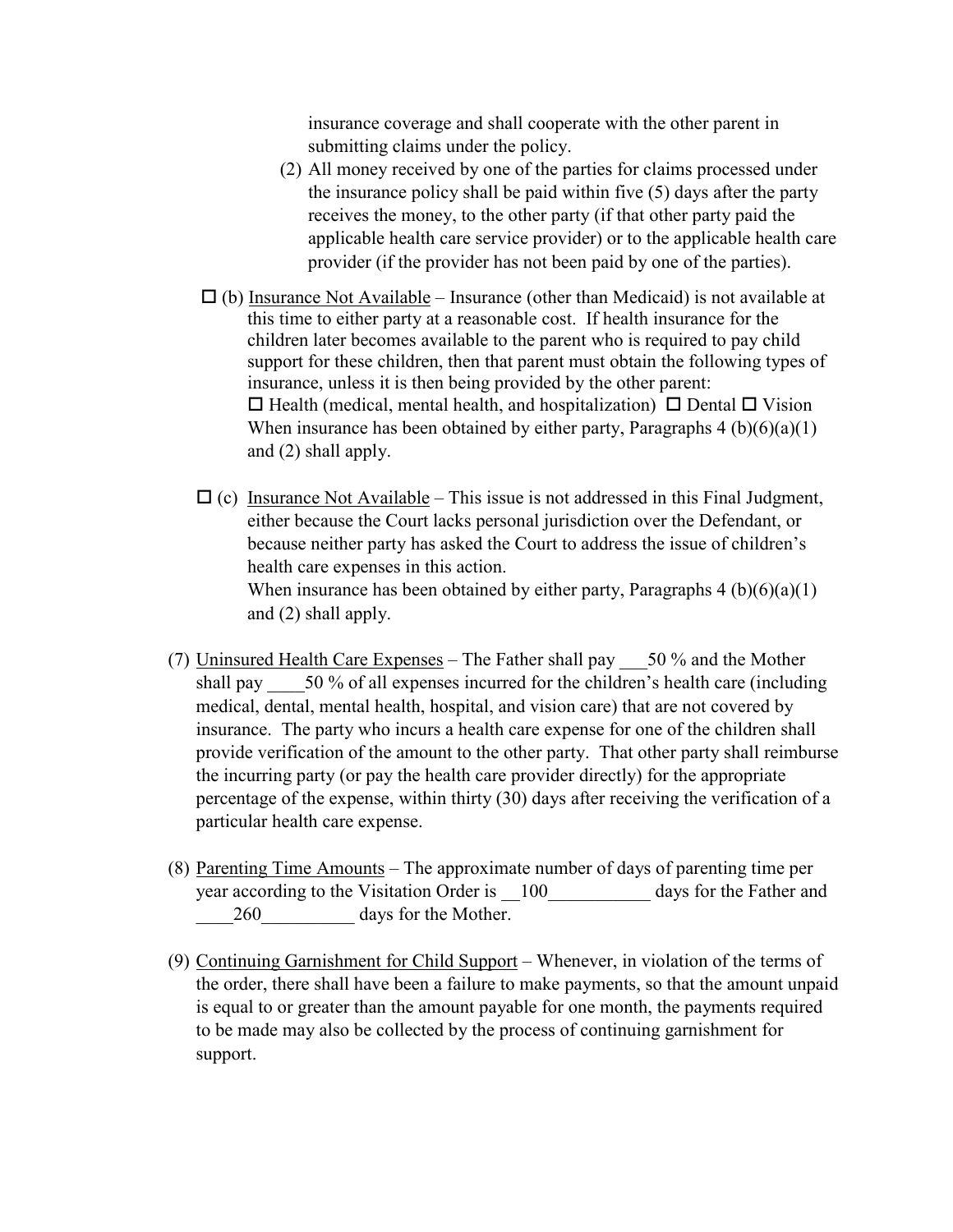### (10)Income Deduction Order

- $\Box$  (a) An income Deduction Order shall be entered by the Court, under O.C.G.A. § 19-6-32, for payment of child support and alimony (if any) provided. The Income Deduction Order shall take effect:
- - $\Box$  (1) immediately upon entry by the Court.
- - $\Box$  (2) upon accrual of a delinguency equal to one month's support. The Income Deduction Order may be enforced by serving a Notice of Delinquency, as provided in O.C.G.A. § 19-6-32 (f).
- $\Box$  (b) The parties agree that an Income Deduction Order is not immediately necessary.
- $\Box$  (c) The Court finds that there is good cause to not require income deduction, having determined that income deduction will not serve the children's best interests and that there has been sufficient proof of timely payment of any previously ordered support.

# **5. LIFE INSURANCE FOR THE BENEFIT OF THE CHILDREN**

□ (a) This issue is not addressed in this *Final Judgment*, either because the Court lacks personal jurisdiction over the Defendant, or because neither party has asked the Court to address the issue of life insurance for the benefit of the children in this action.

 (b) The children depend on the Plaintiff for financial support, and therefore the Plaintiff shall maintain a policy of insurance on his/her life, with a face amount of at least \$ for the benefit of the minor children. The policy shall be maintained for so long as at least one of the children is a minor or is otherwise entitled to support under this Final Judgment.

 $\Box$  (b) The children depend on both of the parties for financial support, and therefore each party shall maintain a policy of insurance on his/her life, with a face amount of at least \$ , for the benefit of the minor children. The policy shall be maintained for so long as at least one of the children is a minor or is otherwise entitled to support under this Final Judgment.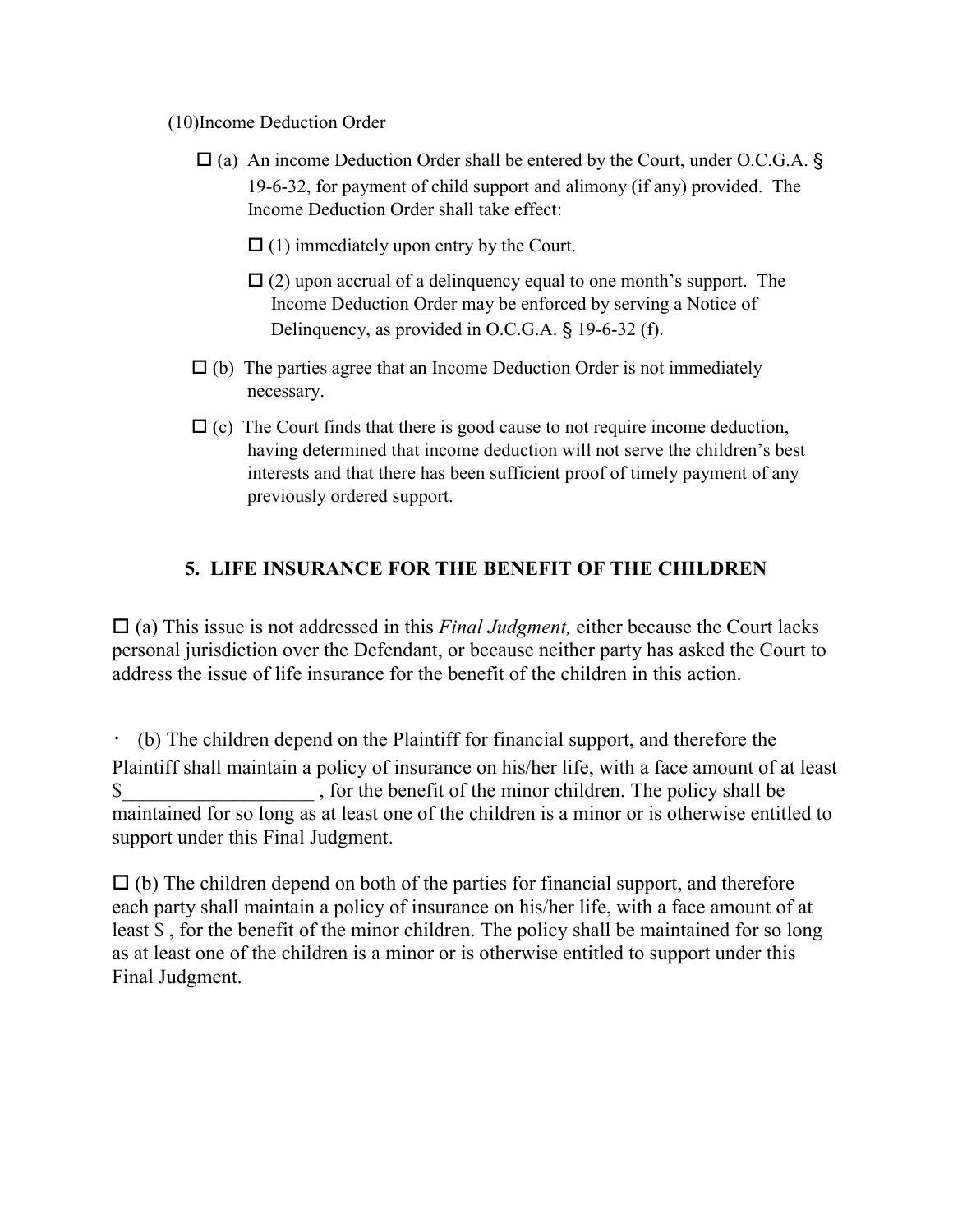## 6. **ALIMONY**

□ (a) This issue is not addressed in this *Final Judgment*, either because the Court lacks personal jurisdiction over the Defendant, or because neither party has asked the Court to address the issue of alimony in this action.

| $\Box$ (b) The         | shall pay to the                   |         |
|------------------------|------------------------------------|---------|
| as alimony, the sum of |                                    | Dollars |
| (\$                    | per month, beginning on            |         |
| 201                    | and continuing monthly thereafter: |         |
|                        |                                    |         |

 $\Box$  (1) until the recipient remarries or dies.

- (2) for a period of \_\_\_\_\_\_\_\_\_\_\_\_\_\_\_\_\_\_\_\_\_\_\_\_\_\_\_\_\_.

 $\checkmark$  (c) Neither party is entitled to receive alimony from the other party.

### 7. **PROPERTY DIVISION**

- (a) This issue is not addressed because the Court does not have personal jurisdiction over the Defendant.
- (b) The parties have already made a division of their marital property, including any real estate, vehicles, household furniture, furnishings, household goods, equipment, bank accounts, pensions and other personal property. Neither party shall claim any of the property in the possession of the other party as of the date of this Final Judgment.
- (c) The parties possess various items of marital property, which shall be divided as provided in this Final Judgment. The parties shall transfer possession and title to their property as follows:
	- $\Box$  (1) Marital Home The marital home of the parties, located at the following address:

which has the following legal description on the deed to the property:

 $\mathcal{L}_\text{max} = \frac{1}{2} \sum_{i=1}^{n} \frac{1}{2} \sum_{i=1}^{n} \frac{1}{2} \sum_{i=1}^{n} \frac{1}{2} \sum_{i=1}^{n} \frac{1}{2} \sum_{i=1}^{n} \frac{1}{2} \sum_{i=1}^{n} \frac{1}{2} \sum_{i=1}^{n} \frac{1}{2} \sum_{i=1}^{n} \frac{1}{2} \sum_{i=1}^{n} \frac{1}{2} \sum_{i=1}^{n} \frac{1}{2} \sum_{i=1}^{n} \frac{1}{2} \sum_{i=1}^{n} \frac{1$ 

 $\mathcal{L}_\text{max} = \frac{1}{2} \sum_{i=1}^{n} \frac{1}{2} \sum_{i=1}^{n} \frac{1}{2} \sum_{i=1}^{n} \frac{1}{2} \sum_{i=1}^{n} \frac{1}{2} \sum_{i=1}^{n} \frac{1}{2} \sum_{i=1}^{n} \frac{1}{2} \sum_{i=1}^{n} \frac{1}{2} \sum_{i=1}^{n} \frac{1}{2} \sum_{i=1}^{n} \frac{1}{2} \sum_{i=1}^{n} \frac{1}{2} \sum_{i=1}^{n} \frac{1}{2} \sum_{i=1}^{n} \frac{1$  $\mathcal{L}_\text{max} = \frac{1}{2} \sum_{i=1}^n \mathcal{L}_\text{max}(\mathbf{z}_i - \mathbf{z}_i)$ 

 $\overline{\phantom{a}}$ 

 $\mathcal{L}_\text{max} = \frac{1}{2} \sum_{i=1}^{n} \frac{1}{2} \sum_{i=1}^{n} \frac{1}{2} \sum_{i=1}^{n} \frac{1}{2} \sum_{i=1}^{n} \frac{1}{2} \sum_{i=1}^{n} \frac{1}{2} \sum_{i=1}^{n} \frac{1}{2} \sum_{i=1}^{n} \frac{1}{2} \sum_{i=1}^{n} \frac{1}{2} \sum_{i=1}^{n} \frac{1}{2} \sum_{i=1}^{n} \frac{1}{2} \sum_{i=1}^{n} \frac{1}{2} \sum_{i=1}^{n} \frac{1$ 

 $\mathcal{L}_\text{max}$  and the contract of the contract of the contract of the contract of the contract of the contract of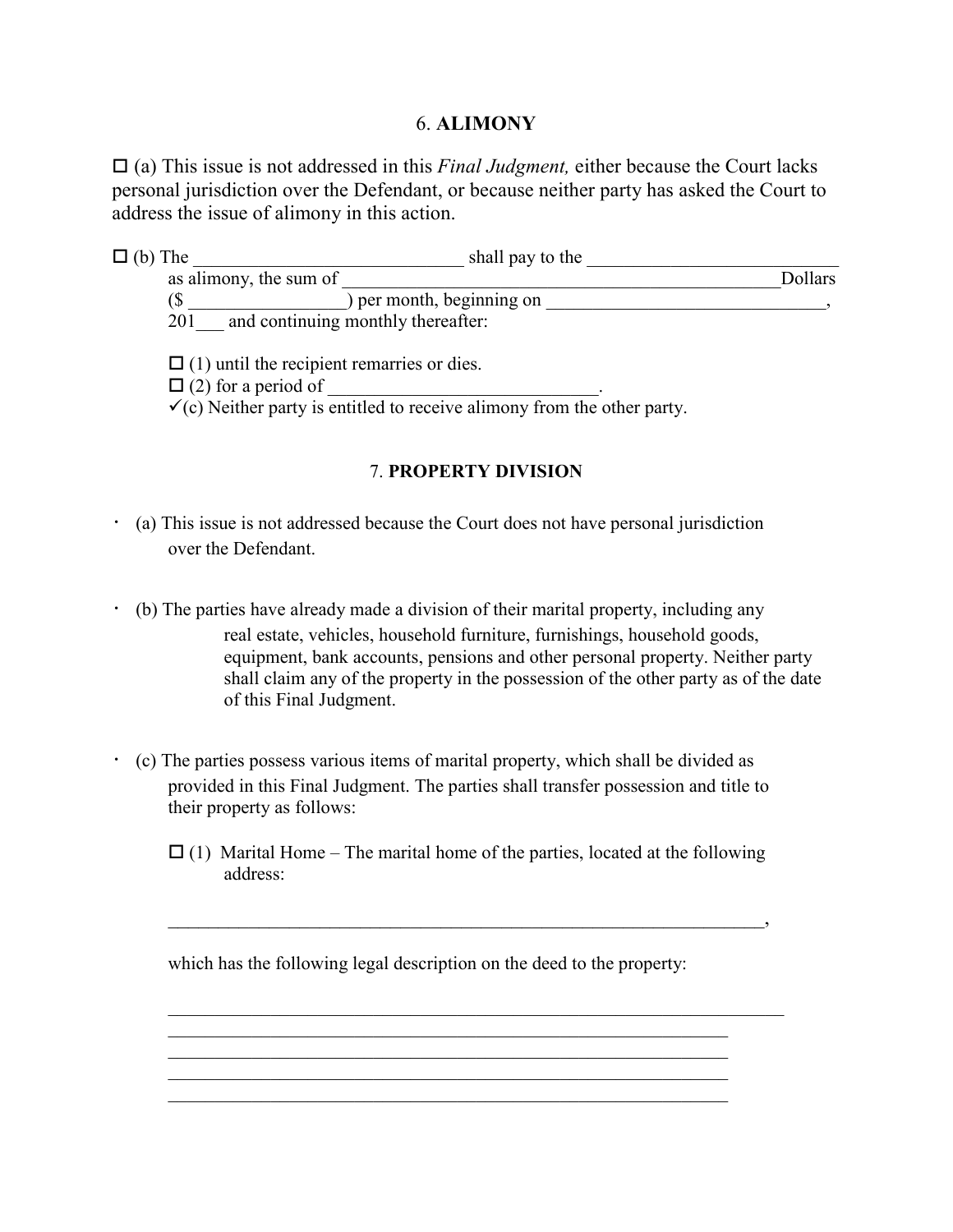\_\_\_\_\_\_\_\_\_\_\_\_\_\_\_\_\_\_\_\_\_\_\_\_\_\_\_\_\_\_\_\_\_\_\_\_\_\_\_\_\_\_\_\_\_\_\_\_\_\_\_\_\_\_\_\_\_\_\_\_ shall be conveyed to the \_\_\_\_\_\_\_\_\_\_\_\_\_\_\_\_\_\_\_\_\_\_\_\_ in fee simple. The \_\_\_\_\_\_\_\_\_\_\_\_\_\_\_\_\_\_\_\_\_\_\_\_\_\_ shall be responsible for all taxes, assessments, and mortgage loan payments on the home after the date of  $\cdot$ 201\_\_\_\_\_.

 $\mathcal{L}_\text{max} = \frac{1}{2} \sum_{i=1}^{n} \frac{1}{2} \sum_{i=1}^{n} \frac{1}{2} \sum_{i=1}^{n} \frac{1}{2} \sum_{i=1}^{n} \frac{1}{2} \sum_{i=1}^{n} \frac{1}{2} \sum_{i=1}^{n} \frac{1}{2} \sum_{i=1}^{n} \frac{1}{2} \sum_{i=1}^{n} \frac{1}{2} \sum_{i=1}^{n} \frac{1}{2} \sum_{i=1}^{n} \frac{1}{2} \sum_{i=1}^{n} \frac{1}{2} \sum_{i=1}^{n} \frac{1$  $\mathcal{L}_\text{max} = \frac{1}{2} \sum_{i=1}^{n} \frac{1}{2} \sum_{i=1}^{n} \frac{1}{2} \sum_{i=1}^{n} \frac{1}{2} \sum_{i=1}^{n} \frac{1}{2} \sum_{i=1}^{n} \frac{1}{2} \sum_{i=1}^{n} \frac{1}{2} \sum_{i=1}^{n} \frac{1}{2} \sum_{i=1}^{n} \frac{1}{2} \sum_{i=1}^{n} \frac{1}{2} \sum_{i=1}^{n} \frac{1}{2} \sum_{i=1}^{n} \frac{1}{2} \sum_{i=1}^{n} \frac{1$ 

- (A) The \_\_\_\_\_\_\_\_\_\_\_\_\_\_\_\_\_\_\_\_\_\_\_ shall have a lien against the home in the amount of \_\_\_\_\_\_\_\_\_\_\_\_\_\_\_\_\_\_\_\_\_\_\_\_\_\_\_\_\_\_\_\_\_\_ dollars (\$\_\_\_\_\_\_\_\_\_\_\_\_\_\_\_\_). Upon the sale or transfer of the home, the lien shall be paid.
- (B) The \_\_\_\_\_\_\_\_\_\_\_\_\_\_\_\_\_\_\_\_\_\_\_\_ shall immediately begin making reasonable efforts to refinance the outstanding mortgage(s) on the marital home, so that the shall no longer be shall no longer be liable on the mortgage loan(s). If the by  $\frac{1}{201}$ , 201 the home shall be listed for sale at a reasonable price, and all reasonable offers to purchase the home shall be accepted until sold.
	- $\Box$  (2) Mobile Home The parties' mobile home, which is described as a \_\_\_\_\_\_\_\_\_\_\_\_\_\_\_\_\_\_\_\_\_\_\_\_\_\_\_\_\_\_, with Vehicle Identification

 Number (VIN) of \_\_\_\_\_\_\_\_\_\_\_\_\_\_\_\_\_\_\_\_\_\_\_\_\_\_\_\_\_\_\_\_\_\_\_\_\_\_\_ shall be transferred to the \_\_\_\_\_\_\_\_\_\_\_\_\_\_\_\_\_\_\_\_\_\_\_\_\_\_\_\_. The <u>entity</u> shall be responsible for all loan payments on the mobile home after the date of \_\_\_\_\_\_\_\_\_\_\_\_\_\_\_\_\_\_\_\_\_, 201\_\_\_.

 $\Box$  (3) Vehicles – The vehicles owned by the parties shall be transferred or retained as follows:

| Year/Make/Model of Vehicle | Vehicle ID $#$ (VIN) | <b>roes</b> to |
|----------------------------|----------------------|----------------|
|                            |                      |                |

 $\_$  , and the contribution of the contribution of  $\mathcal{L}_\mathcal{A}$  , and the contribution of  $\mathcal{L}_\mathcal{A}$ 

 $\mathcal{L}_\mathcal{L} = \mathcal{L}_\mathcal{L} = \mathcal{L}_\mathcal{L} = \mathcal{L}_\mathcal{L} = \mathcal{L}_\mathcal{L} = \mathcal{L}_\mathcal{L} = \mathcal{L}_\mathcal{L} = \mathcal{L}_\mathcal{L} = \mathcal{L}_\mathcal{L} = \mathcal{L}_\mathcal{L} = \mathcal{L}_\mathcal{L} = \mathcal{L}_\mathcal{L} = \mathcal{L}_\mathcal{L} = \mathcal{L}_\mathcal{L} = \mathcal{L}_\mathcal{L} = \mathcal{L}_\mathcal{L} = \mathcal{L}_\mathcal{L}$ 

 $\Box$  (4) Other Personal Property – The parties own various other items of personal property, which shall be transferred to the party listed below, on or before  $, 201$   $.$ 

 $\mathcal{L}_\text{max} = \frac{1}{2} \sum_{i=1}^{n} \frac{1}{2} \sum_{i=1}^{n} \frac{1}{2} \sum_{i=1}^{n} \frac{1}{2} \sum_{i=1}^{n} \frac{1}{2} \sum_{i=1}^{n} \frac{1}{2} \sum_{i=1}^{n} \frac{1}{2} \sum_{i=1}^{n} \frac{1}{2} \sum_{i=1}^{n} \frac{1}{2} \sum_{i=1}^{n} \frac{1}{2} \sum_{i=1}^{n} \frac{1}{2} \sum_{i=1}^{n} \frac{1}{2} \sum_{i=1}^{n} \frac{1$  $\mathcal{L}_\mathcal{L} = \mathcal{L}_\mathcal{L} = \mathcal{L}_\mathcal{L} = \mathcal{L}_\mathcal{L} = \mathcal{L}_\mathcal{L} = \mathcal{L}_\mathcal{L} = \mathcal{L}_\mathcal{L} = \mathcal{L}_\mathcal{L} = \mathcal{L}_\mathcal{L} = \mathcal{L}_\mathcal{L} = \mathcal{L}_\mathcal{L} = \mathcal{L}_\mathcal{L} = \mathcal{L}_\mathcal{L} = \mathcal{L}_\mathcal{L} = \mathcal{L}_\mathcal{L} = \mathcal{L}_\mathcal{L} = \mathcal{L}_\mathcal{L}$ 

To the Wife, as follows: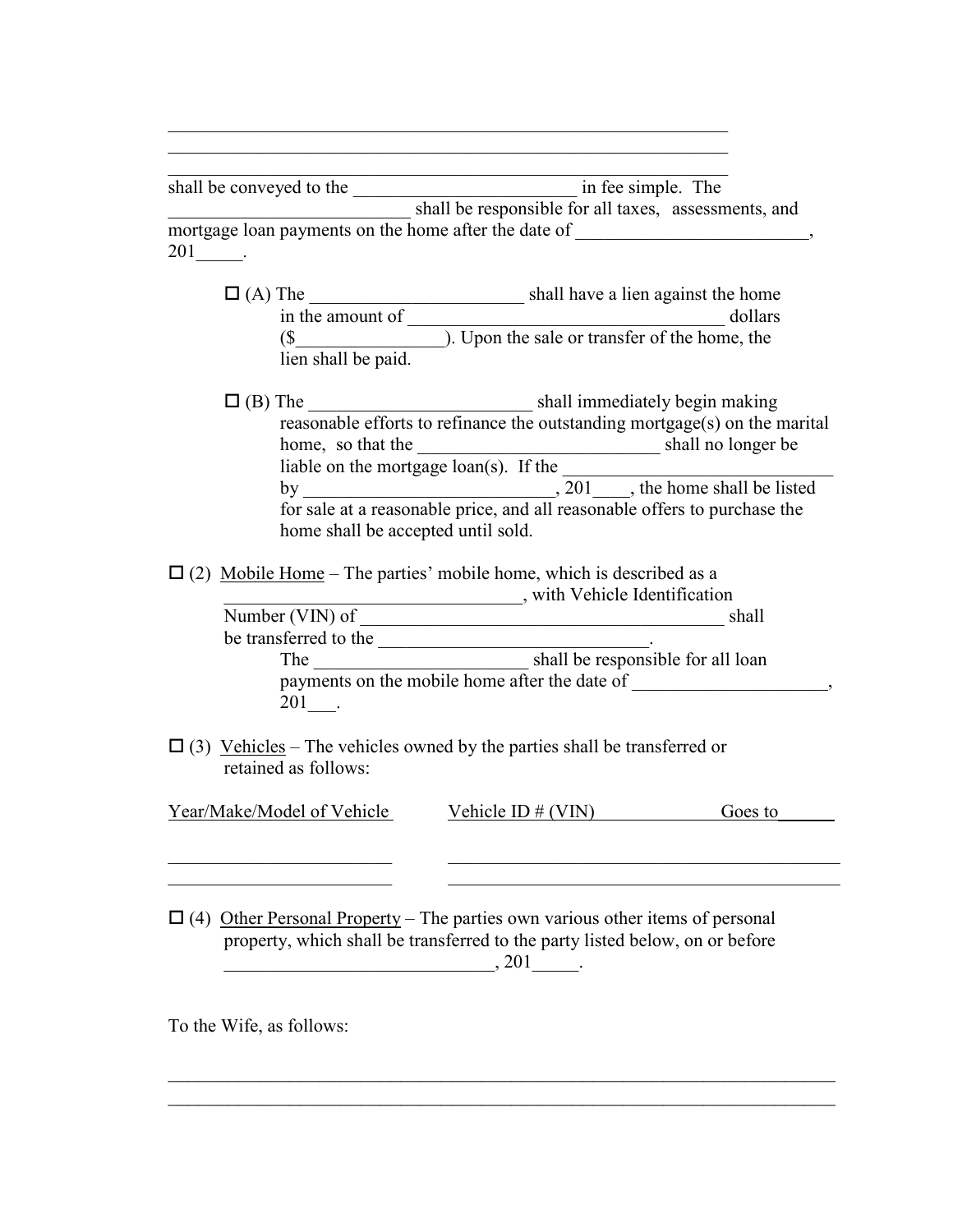To the Husband, as follows:

 Except as otherwise specifically provided in this Final Judgment, the transfers listed above shall be completed no later than  $\Box$ and each party shall execute all documents necessary to promptly complete the transfer.

 $\mathcal{L}_\mathcal{L} = \mathcal{L}_\mathcal{L} = \mathcal{L}_\mathcal{L} = \mathcal{L}_\mathcal{L} = \mathcal{L}_\mathcal{L} = \mathcal{L}_\mathcal{L} = \mathcal{L}_\mathcal{L} = \mathcal{L}_\mathcal{L} = \mathcal{L}_\mathcal{L} = \mathcal{L}_\mathcal{L} = \mathcal{L}_\mathcal{L} = \mathcal{L}_\mathcal{L} = \mathcal{L}_\mathcal{L} = \mathcal{L}_\mathcal{L} = \mathcal{L}_\mathcal{L} = \mathcal{L}_\mathcal{L} = \mathcal{L}_\mathcal{L}$  $\mathcal{L}_\mathcal{L} = \mathcal{L}_\mathcal{L} = \mathcal{L}_\mathcal{L} = \mathcal{L}_\mathcal{L} = \mathcal{L}_\mathcal{L} = \mathcal{L}_\mathcal{L} = \mathcal{L}_\mathcal{L} = \mathcal{L}_\mathcal{L} = \mathcal{L}_\mathcal{L} = \mathcal{L}_\mathcal{L} = \mathcal{L}_\mathcal{L} = \mathcal{L}_\mathcal{L} = \mathcal{L}_\mathcal{L} = \mathcal{L}_\mathcal{L} = \mathcal{L}_\mathcal{L} = \mathcal{L}_\mathcal{L} = \mathcal{L}_\mathcal{L}$ 

 $\mathcal{L}_\mathcal{L} = \mathcal{L}_\mathcal{L} = \mathcal{L}_\mathcal{L} = \mathcal{L}_\mathcal{L} = \mathcal{L}_\mathcal{L} = \mathcal{L}_\mathcal{L} = \mathcal{L}_\mathcal{L} = \mathcal{L}_\mathcal{L} = \mathcal{L}_\mathcal{L} = \mathcal{L}_\mathcal{L} = \mathcal{L}_\mathcal{L} = \mathcal{L}_\mathcal{L} = \mathcal{L}_\mathcal{L} = \mathcal{L}_\mathcal{L} = \mathcal{L}_\mathcal{L} = \mathcal{L}_\mathcal{L} = \mathcal{L}_\mathcal{L}$  $\mathcal{L}_\mathcal{L} = \mathcal{L}_\mathcal{L} = \mathcal{L}_\mathcal{L} = \mathcal{L}_\mathcal{L} = \mathcal{L}_\mathcal{L} = \mathcal{L}_\mathcal{L} = \mathcal{L}_\mathcal{L} = \mathcal{L}_\mathcal{L} = \mathcal{L}_\mathcal{L} = \mathcal{L}_\mathcal{L} = \mathcal{L}_\mathcal{L} = \mathcal{L}_\mathcal{L} = \mathcal{L}_\mathcal{L} = \mathcal{L}_\mathcal{L} = \mathcal{L}_\mathcal{L} = \mathcal{L}_\mathcal{L} = \mathcal{L}_\mathcal{L}$  $\mathcal{L}_\mathcal{L} = \mathcal{L}_\mathcal{L} = \mathcal{L}_\mathcal{L} = \mathcal{L}_\mathcal{L} = \mathcal{L}_\mathcal{L} = \mathcal{L}_\mathcal{L} = \mathcal{L}_\mathcal{L} = \mathcal{L}_\mathcal{L} = \mathcal{L}_\mathcal{L} = \mathcal{L}_\mathcal{L} = \mathcal{L}_\mathcal{L} = \mathcal{L}_\mathcal{L} = \mathcal{L}_\mathcal{L} = \mathcal{L}_\mathcal{L} = \mathcal{L}_\mathcal{L} = \mathcal{L}_\mathcal{L} = \mathcal{L}_\mathcal{L}$  $\mathcal{L}_\text{max} = \frac{1}{2} \sum_{i=1}^{n} \frac{1}{2} \sum_{i=1}^{n} \frac{1}{2} \sum_{i=1}^{n} \frac{1}{2} \sum_{i=1}^{n} \frac{1}{2} \sum_{i=1}^{n} \frac{1}{2} \sum_{i=1}^{n} \frac{1}{2} \sum_{i=1}^{n} \frac{1}{2} \sum_{i=1}^{n} \frac{1}{2} \sum_{i=1}^{n} \frac{1}{2} \sum_{i=1}^{n} \frac{1}{2} \sum_{i=1}^{n} \frac{1}{2} \sum_{i=1}^{n} \frac{1$  $\mathcal{L}_\text{max} = \frac{1}{2} \sum_{i=1}^{n} \frac{1}{2} \sum_{i=1}^{n} \frac{1}{2} \sum_{i=1}^{n} \frac{1}{2} \sum_{i=1}^{n} \frac{1}{2} \sum_{i=1}^{n} \frac{1}{2} \sum_{i=1}^{n} \frac{1}{2} \sum_{i=1}^{n} \frac{1}{2} \sum_{i=1}^{n} \frac{1}{2} \sum_{i=1}^{n} \frac{1}{2} \sum_{i=1}^{n} \frac{1}{2} \sum_{i=1}^{n} \frac{1}{2} \sum_{i=1}^{n} \frac{1$  $\mathcal{L}_\text{max} = \frac{1}{2} \sum_{i=1}^{n} \frac{1}{2} \sum_{i=1}^{n} \frac{1}{2} \sum_{i=1}^{n} \frac{1}{2} \sum_{i=1}^{n} \frac{1}{2} \sum_{i=1}^{n} \frac{1}{2} \sum_{i=1}^{n} \frac{1}{2} \sum_{i=1}^{n} \frac{1}{2} \sum_{i=1}^{n} \frac{1}{2} \sum_{i=1}^{n} \frac{1}{2} \sum_{i=1}^{n} \frac{1}{2} \sum_{i=1}^{n} \frac{1}{2} \sum_{i=1}^{n} \frac{1$ 

Upon the failure of either party to execute and deliver any deed or other document necessary to complete the transfers required by this Final Judgment, this Judgment shall constitute and operate as the properly executed document. The county auditor, county recorder, Department of Motor Vehicles, and all other public and private officials are authorized and directed to accept this Judgment or a properly certified copy of it in lieu of the document regularly required for the conveyance or transfer.

Except as provided in this *Judgment*, the parties have divided their marital property, including any real estate, vehicles, household furniture, furnishings, household goods, equipment, bank accounts, pensions and other personal property. Neither party shall claim any of the property in the possession of the other party as of the date of this Final Judgment, except as provided in this Final Judgment.

#### **8. DEBTS**.

- (a) This issue is not addressed in this Final Judgment because the Court does not have personal jurisdiction over the Defendant
- (b) The parties have no outstanding joint or marital debts.
- (c) The responsibility for payment of the parties' joint and marital debts shall be as follows: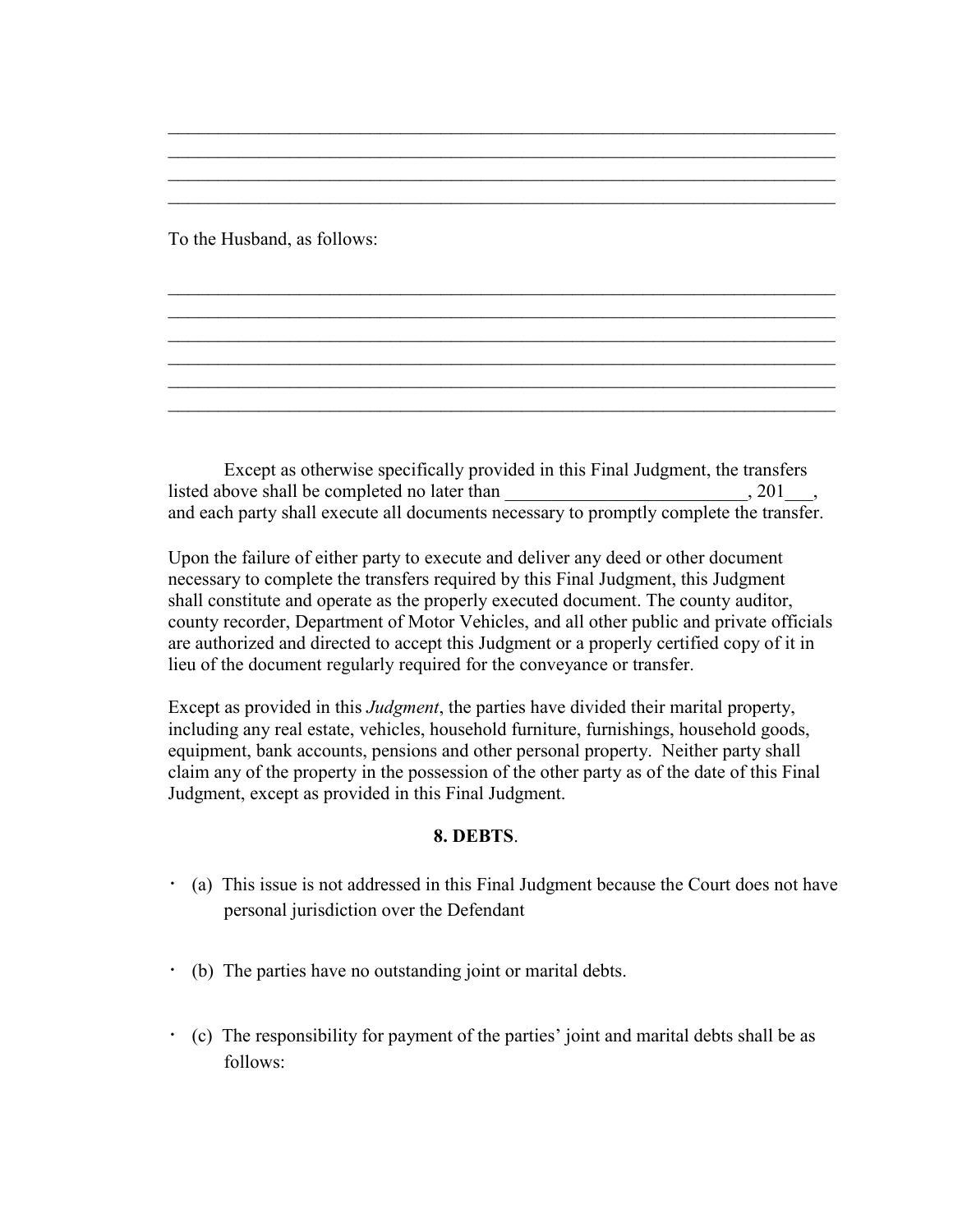| Creditor                | Amount      | <b>Responsible Party</b> |
|-------------------------|-------------|--------------------------|
| <b>Toyota Financial</b> | \$10,000.00 | Plaintiff                |
| Capital One             | \$100.00    | Plaintiff                |
|                         |             |                          |
|                         |             |                          |
|                         |             |                          |
|                         |             |                          |

The responsible party listed above for each debt shall hold the other party harmless for any collections on that debt. If legal action is brought against the other party to recover that debt, the responsible party shall indemnify or hold the other party harmless and, in addition, to pay all attorney's fees and costs of collection which the other party may incur as a result of the legal action.

## **9. BANKRUPTCY CONSTRUCTION OF THIS JUDGMENT**

 The Court finds that, but for the payments and transfers provided in this Final Judgment, the receiving party's financial independence would be impaired. Therefore, it is the Court's intention that if either party ever seeks bankruptcy protection, the amounts payable under this Final Judgment should not be dischargeable in bankruptcy under 11 United States Code Section  $523(a)(5)$ , as the payments are in the nature of spousal or child support and maintenance. Alternatively, the payments should be non-dischargeable in bankruptcy under 11 United States Code Section  $523(a)(15)$ .

#### **10. RESTRAINING ORDER**

 $\boxtimes$  (a) No permanent restraining order is entered in this action.

(b) The shall be permanently restrained and enjoined from assaulting, beating, wounding, threatening, harassing and stalking the \_\_\_\_\_\_\_\_\_\_\_\_\_\_\_\_\_\_\_\_\_\_\_\_\_\_\_\_\_\_\_\_\_\_\_\_\_. This provision shall be enforceable by the Court's contempt power.

### **11. RESTORATION OF NAME**

The Wife's former name of shall be restored.

The Court has reviewed the foregoing Final Judgment and Decree, and it is hereby made the order of this Court.

This Order entered on \_\_\_\_\_\_\_\_\_\_ day of \_\_\_\_\_\_\_\_\_\_\_\_\_\_\_\_\_\_\_\_\_\_\_, 201\_\_\_\_\_.